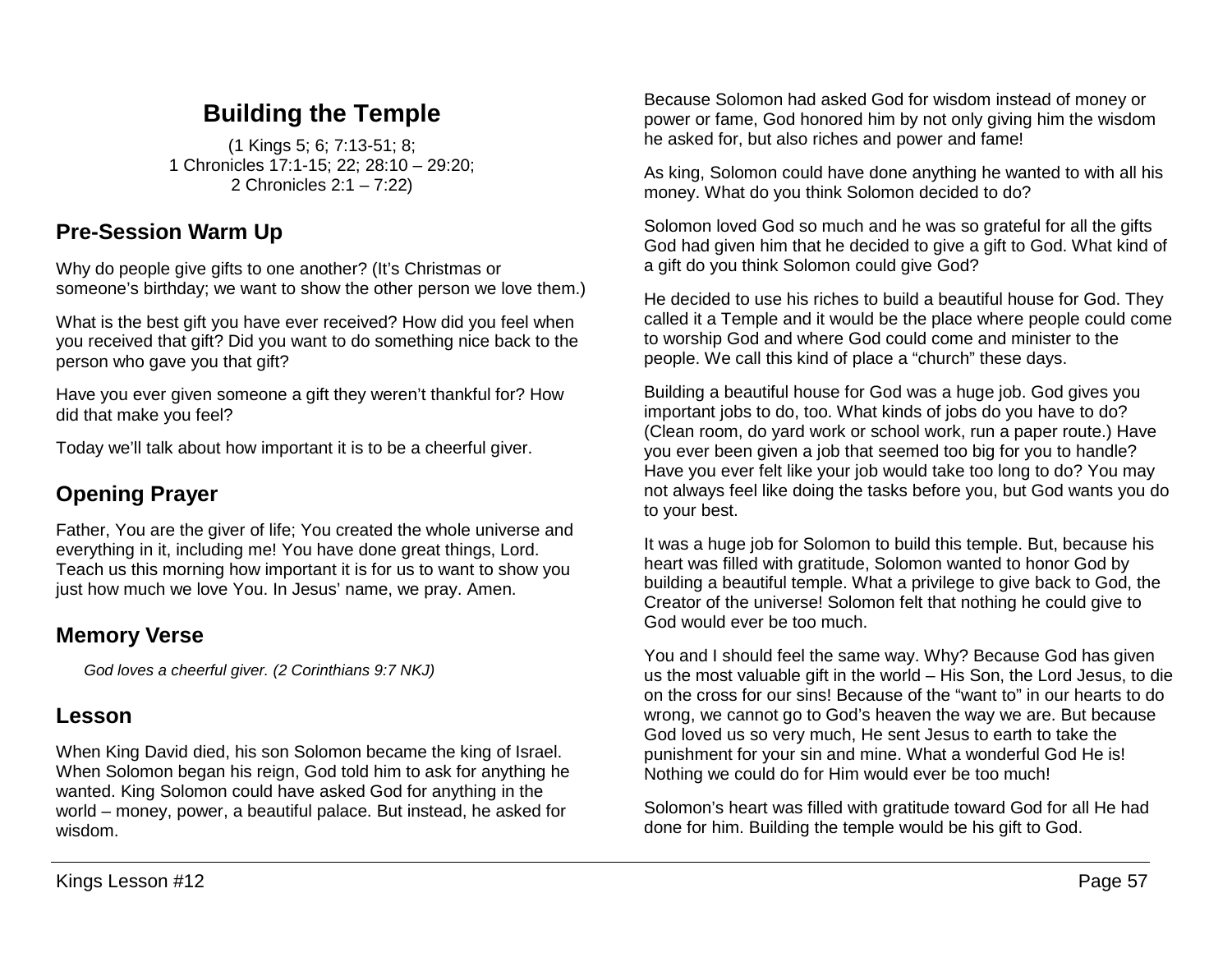The people gave generously toward the work of the house of God, too. They gave gold, silver, precious stones, everything they had that was of value.

Before construction could begin, Solomon had to gather a huge work force together.

### 2 Chronicles 2:2

*He enlisted a force of 70,000 laborers, 80,000 men to quarry stone in the hill country, and 3,600 foremen.* 

It took a lot of people to help build the Temple. Some of the people cut great big stones from the ground to use in building the walls. Other people made gold lamp stands; still others carved flowers, palm trees and angels in the wooden doors and on the walls of the Temple. It took seven years to build the Temple, not because it was a very big building, but because it was so beautiful! The people gave generously of their time and their labor to build this house for God.

1 Kings 7:48-49 [Teacher, read…]

*Solomon had all the furnishings made for the house of the Lord: the altar of gold, and the table of gold…; the lamp stands of pure gold…*

It was built on a hill so that everyone could see it. It was made of white stone that sparkled in the sunlight. Inside the Temple, the walls and floors were covered with pure gold. Cherubim, great angel-like statues with huge gold wings, were in a special room in the Temple. This room was called the Most Holy Place. The cherubim reminded the people of God's power. On the walls hung tapestries woven with gold and embroidered with silk thread dyed in rich colors. Everything was perfectly made; only the best was good enough for God.

When the Temple was finally finished, Solomon led a joyful parade to bring the Ark of the Covenant into the Most Holy Place in the Temple. (The Ark was a special box covered with gold that reminded people that God was with them.) A huge crowd of people joined in the parade. Everyone wanted to see the beautiful new Temple.

#### 2 Chronicles 5:13-14

*The trumpeters and singers performed together in unison to praise and give thanks to the LORD. Accompanied by trumpets, cymbals, and other instruments, they raised their voices and praised the LORD with these words: "He is good! His faithful love endures forever!" At that moment a thick cloud filled the Temple of the LORD. The priests could not continue their service because of the cloud, for the glorious presence of the LORD filled the Temple of God.* 

After the Ark was placed in the Temple, suddenly the whole Temple was filled with God's glory – a golden cloud filled the Temple.

Solomon stood in front of the Temple and prayed to God. He and all the children of Israel praised and thanked God for His goodness and mercy and for enabling them to complete such an important job.

What a happy day this was for King Solomon and all the people! Because God had given Solomon so many wonderful gifts, Solomon wanted to give something to God to show his love and thanks. And he built a beautiful Temple so that God could come and meet with the people. Solomon wisely gave what he had to build the Temple and show his love for God. Cheerfully giving is a wise way to live!

God has given you and me so many good things. What is something you are glad God has given you? (home, family) Have you ever received His free gift of everlasting life? Does remembering what God has done for you give you a grateful heart?

It pleases God show Him our love and thanks! What are some things we can give God? You can give Him your time and your money. What are some ways you can give God your time? You can spend time with him reading the Bible or praying. You can spend time helping others, such as your mom or dad or a sick friend or neighbor. What are some things that God needs your money for? We need money to pay the rent here at church and for buying supplies for Sunday school. You can also give of your money to help people in need. What can you give to others to show your love and thanks to God?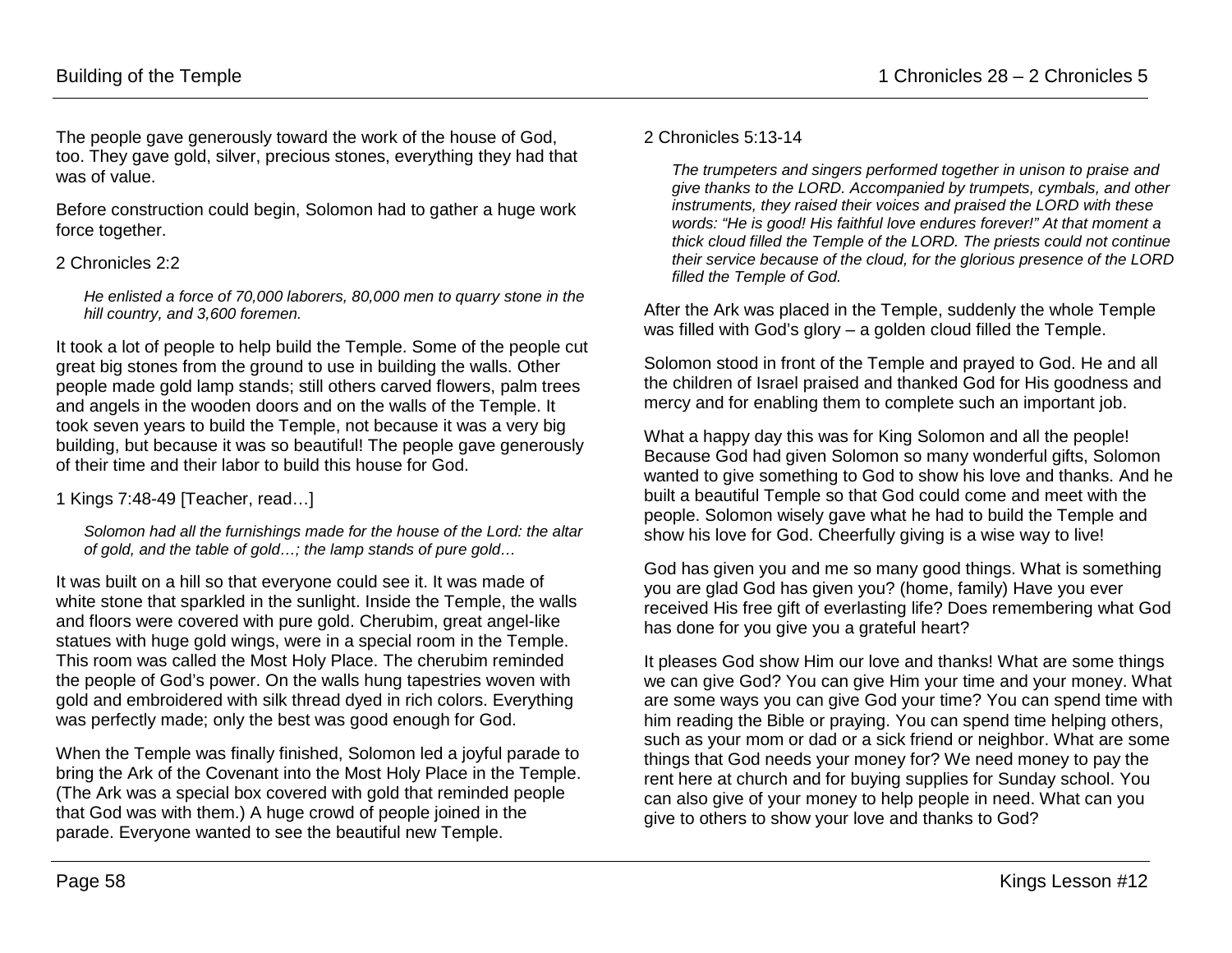It's important to be a giving person, but more important than what you give, is your attitude when you give it. God wants you to be a cheerful giver. What do you think that means?

Have you ever given with a grumbling or complaining attitude? What about when your mom or dad asks you to clean your room or do the dishes? How many of you cheerfully help clean up the Sunday school area after church?

What can give you a cheerful heart about giving of your time or money? (Remembering all that God has done for us. Having a thankful and grateful heart will give us the "want to" to give of ourselves to others.)

Let's thank God for all the great things that He was given to us.

## **Closing Prayer**

Father, thank You for the wonderful way that You provide for us. We have food to eat and a warm bed to sleep in. We have families that love us. Lord, give us grateful hearts this morning, running over with the desire to show You how much we love You. In Jesus' name, we pray. Amen.

### **Learning Activities**

### **Craft Corner**

#### *Wrapping Paper Gifts*

On back of wrapping paper squares, children draw pictures of how they could show love to God by giving of their time or money. (Ideas: reading the Bible, praying, putting money in the offering box, cleaning the church, helping a neighbor, taking a meal to a sick person, etc.) Or, they may draw pictures of gifts they want to give to others. Make sure they draw themselves as cheerful givers! Children then fold their wrapping-paper squares to look like wrapped gifts.

Optional: Add stick-on bows and gift cards to folded papers.

#### *Build a Replica of the Temple*

Give each child a large index card on which to make a model of the Temple with sugar cubes. Provide gold foil wrapping paper to make door and other details.

Children glue sugar cubes 3 sugar cubes wide by 10 sugar cubes long by 3 sugar cubes high.

If your class is small, have children work together on one large Temple model built on a 12 x 18 inch piece of cardboard 7 cubes wide, 21 cubes long and 3 cubes high. Leave out the center cube on one end for the entrance.

As the children work talk about the beauty of the Temple or read to them passages out of the Bible that describe its splendor.

2 Chronicles 3:3-16 (Good News Bible translation)

*The Temple which King Solomon built was 90 feet long and 30 feet wide. The entrance room was the full width of the Temple, 30 feet, and was 180 feet high. The inside of the room was overlaid with pure gold. The main room was paneled with cedar and overlaid with fine gold, in which were worked designs of palm trees and chain patterns. The king decorated the Temple with beautiful precious stones and with gold… He used the gold to overlay the Temple walls, the rafters, the entryways, and the doors. On the walls the workers carved designs of winged creatures. The inner room, called the Most Holy Place, was 30 feet long and 30 feet wide, which was the full width of the Temple. Twenty-five tons of gold were used to cover the walls of the Most Holy Place; twenty ounces of gold were used for making nails, and the walls of the upper rooms were also covered with gold. The king also had his workers make two winged creatures out of metal, cover them with gold, and place them in the Most Holy Place, where they stood side by side facing the entrance. Each had two wings, each wing 7 1/2 feet long, which were spread out so that they touched each other in the center of the room and reached to the wall on either side of the room, stretching across the full width of 30 feet. A curtain for the Most Holy Place was made of linen and*